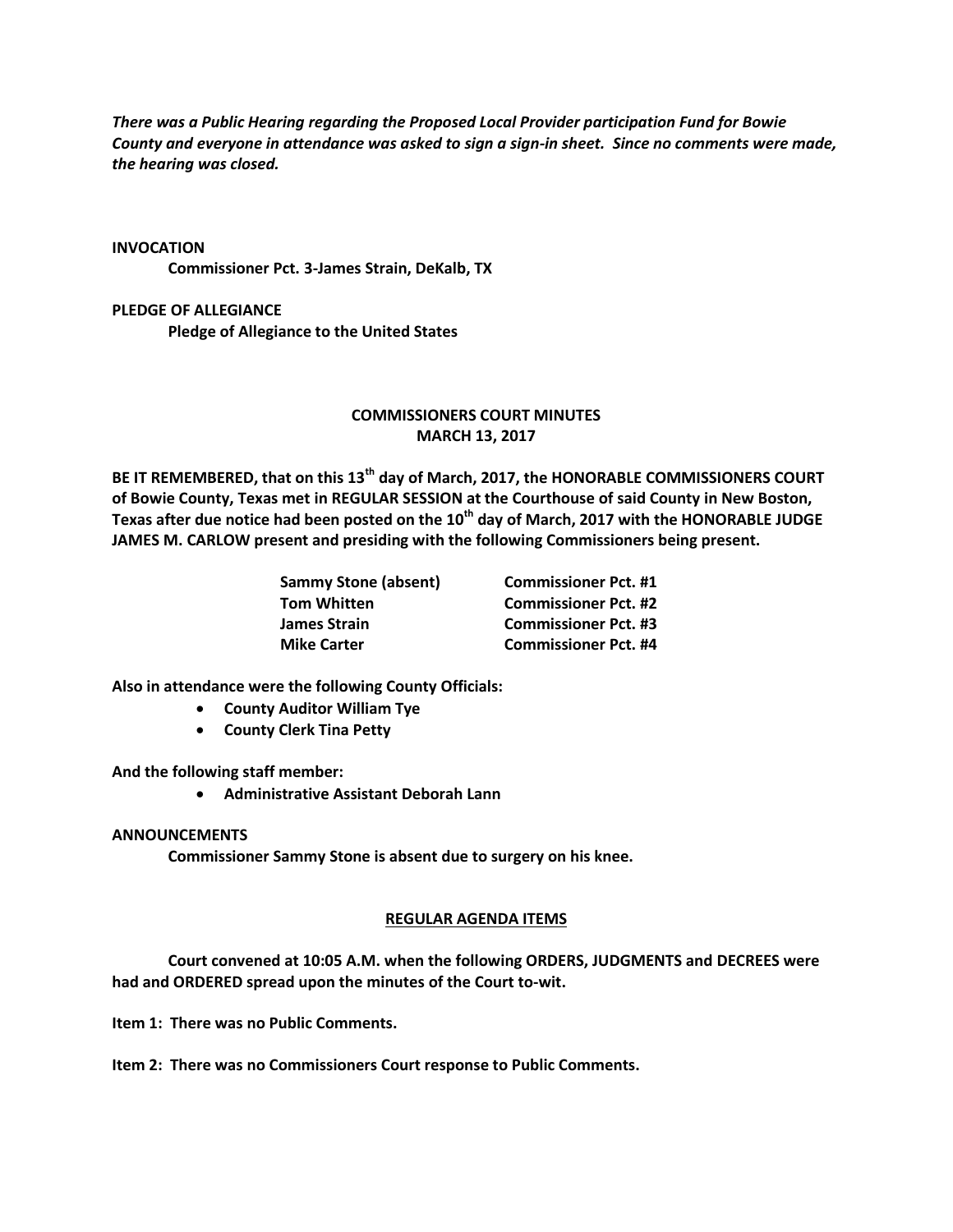**Item 3: On this 13th day of March, 2017, a motion was made by Commissioner Tom Whitten and duly second by Commissioner Mike Carter to open the bids and announce them (for replacement of the roof for the Courthouse). Motion was put to a vote and all Commissioners voted yes and none voted no. Motion carried.**

**The bids will be referred to a committee consisting of Vickie Cox, William Tye and Tom Whitten.**

**Item 4: On this 13th day of March, 2017, a motion was made by Commissioner James Strain and duly second by Commissioner Tom Whitten to open bids for the County Depository. Motion was put to a vote and all Commissioners voted yes and none voted no. Motion carried.**

**The bids will be referred to a committed consisting of Donna Burns, William Tye and Mike Carter.**

- **Item 5: On this 13th day of March, 2017, a motion was made by Commissioner Mike Carter and duly second by Commissioner James Strain to participate in the 2017 assessment fund with our local providers (Bowie County Local Provider Participation Fund, pursuant to Texas Health & Safety Code 292.151 and the local rules for the Bowie County LPPF Program). Motion was put to a vote and all Commissioners voted yes and none voted no. Motion carried.**
- **Item 6: On this 13th day of March, 2017, a motion was made by Commissioner Mike Carter and duly second by Commissioner Tom Whitten to add these hospitals to the affiliation (for purpose of the Texas Medicaid 1115 Demonstration Waiver Program as set forth in the proposed Bowie County Indigent Care Affiliation Agreement).**
	- **Christus Good Shepherd Medical Center-Longview**
	- **Christus Good Shepherd Medical Center-Marshall**
	- **Christus Mother Frances Hospital-Jacksonville**
	- **Christus Mother Frances Hospital-Sulphur Springs**
	- **Christus Mother Frances Hospital-Tyler**
	- **Christus Mother Frances Hospital-Winnsboro**

**Motion was put to a vote and all Commissioners voted yes and none voted no. Motion carried.**

**Item 7: On this 13th day of March, 2017, a motion was made by Commissioner Mike Carter and duly second by Commissioner James Strain to accept Constable Precinct 5 Racial Profiling Report. Motion was put to a vote and all Commissioners voted yes and none voted no. Motion carried.**